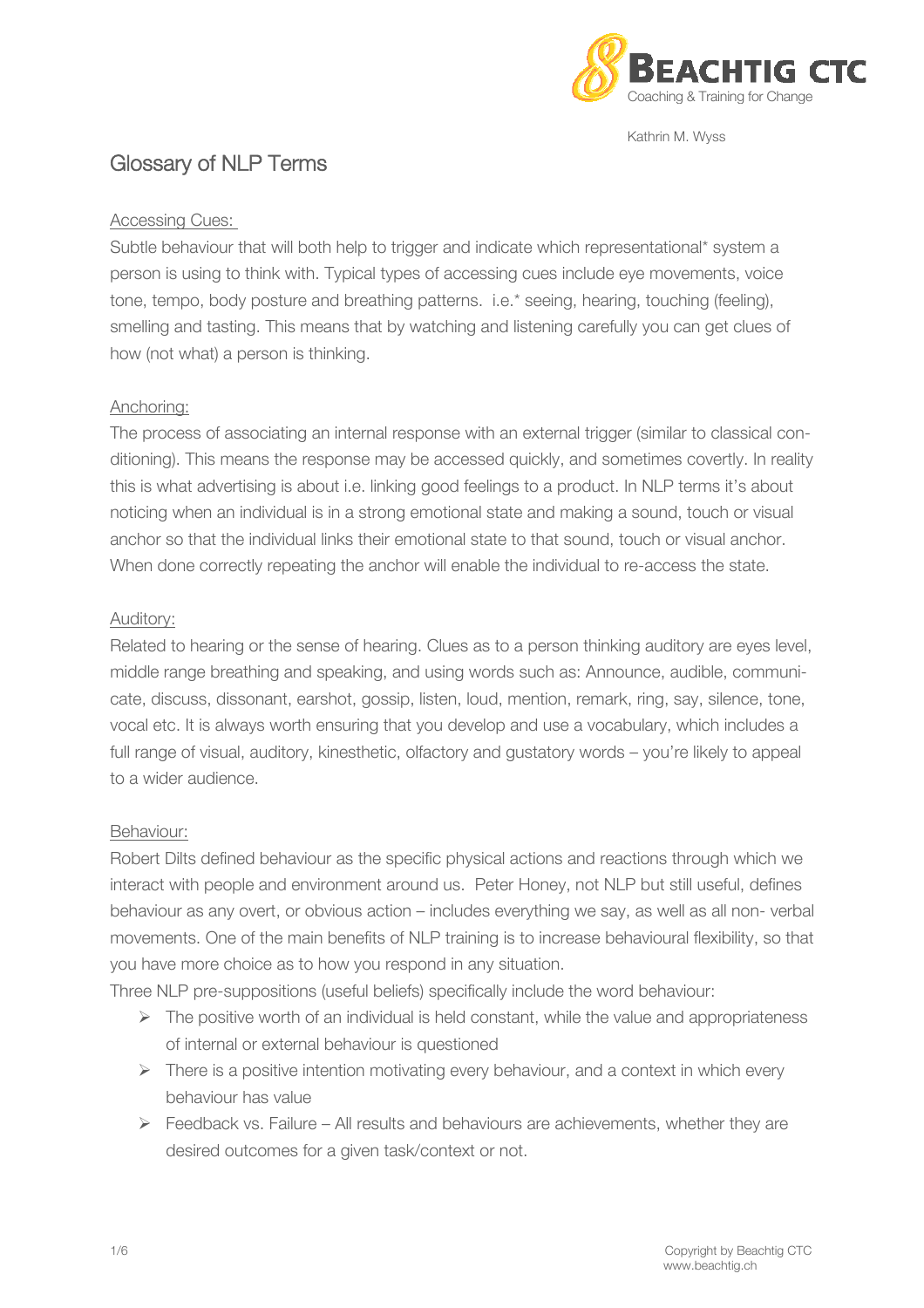## Beliefs:

Robert Dilts defined beliefs as: Closely held generalisations about (1) cause, (2) meaning, (3) boundaries in a) the world around us b) our behaviour c) our capabilities, and d) our identities. Beliefs function at a different level to concrete reality and serve to guide and interpret our perceptions of reality. Beliefs can be notoriously difficult to change through typical rules of logic or rational thinking. In addition to considering if a belief is true or not, it can be worthwhile considering if it is useful, and if not - what would be more useful to believe?

# Calibration

Robert Dilts defined calibration as: The process of learning to read another person's unconscious, non-verbal responses in an ongoing interaction by pairing observable cues with specific internal response. An application of this could be if you met someone new and wanted to know if they were telling the truth or not, you could ask them some questions to which you already knew the answer. You could notice how they reacted when they were telling the truth - and when they weren't. You would then be in a better position to determine whether they were telling the truth in the future.

# Chunking and chunk size

- $\triangleright$  Organising or breaking down some experience into bigger or smaller pieces
- $\triangleright$  Chunking up involves moving to a larger more abstract level of information.
- $\triangleright$  Chunking down involves moving to a more specific and concrete level of information
- $\triangleright$  Chunking laterally involves finding other examples at the same level of information

To chunk up you can ask question like: Why? For what purpose? What's that a part of? To chunk down you can ask: What specifically? How specifically? What parts does it have? To chunk laterally you can ask: And what else? Give me another example?

Applications include including creativity exercises and mediation. When two people disagree its often possible to help them agree by asking them to 'chunk up' as to what they really want. When they've agreed at a 'high chunk' level they are often much more likely to tackle the detail positively and come to an agreement.

# Congruence:

When all of a person internal beliefs, strategies and behaviours are fully in agreement and orientated to securing a desired outcome. In a way the result is trust. If we trust someone it's usually because they are congruent. A congruent person is also much more likely to achieve their objectives. Many NLP techniques, for example - outcomes, sub modalities and parts integration, can be used to help people become more congruent.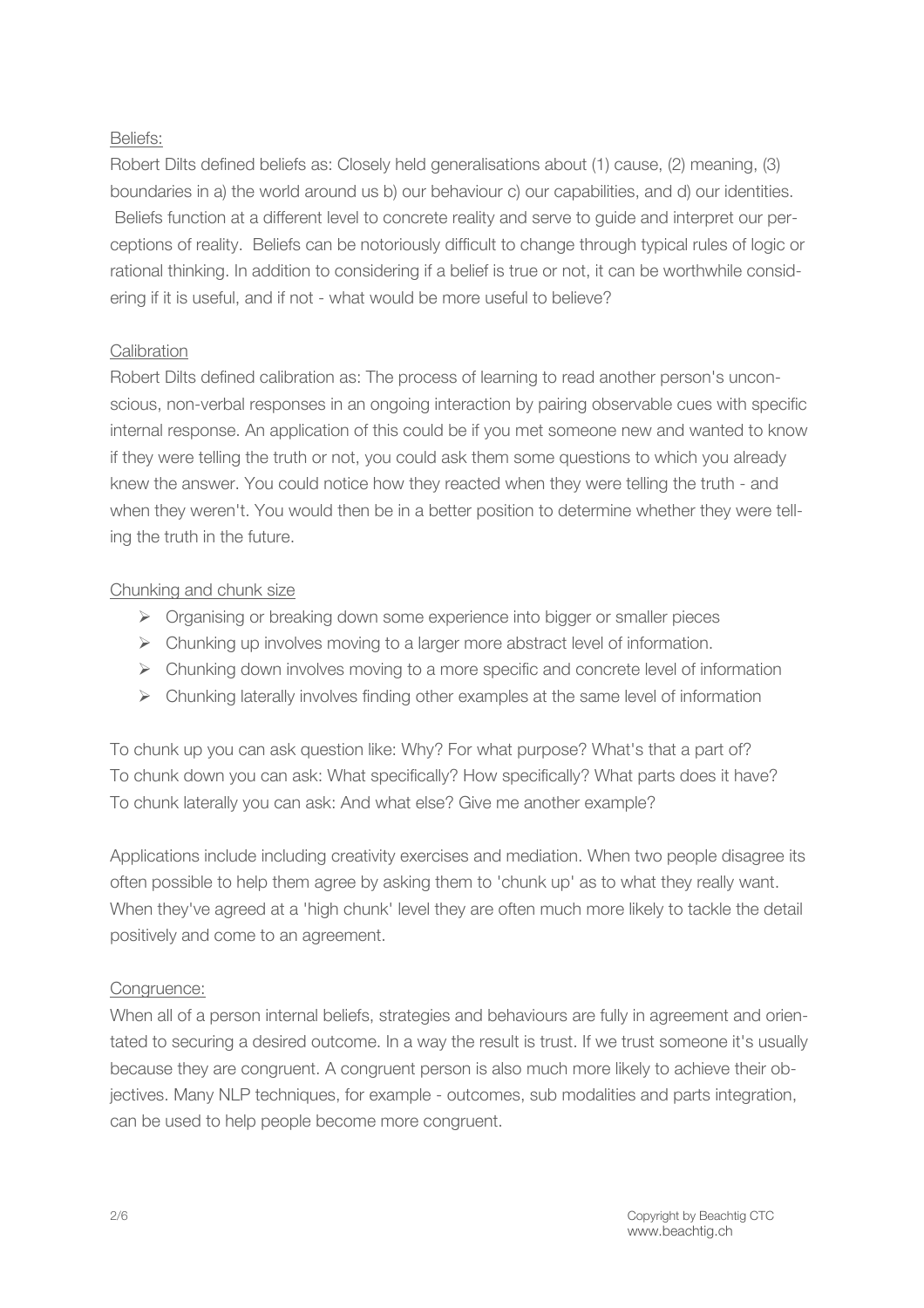### Context:

The context is the framework surrounding a particular event. This framework will often determine how a particular experience or event is interpreted. An example could be time or place. Would the experience or event be different if it occurred at a different time or place? What can you learn by imagining experiencing the event in a different time or place?

#### Criteria:

The values or standards a person uses to make decisions and judgments. It is usually extremely useful to understand your own and other peoples criteria in both business and personnel situations. The simplest question to ask is - what's important to you about X, what else? although you often need to be in rapport to get a useful answer. Or a slightly more complex alternative - when you last made a decision about Y, what was important to you? How has that changed in the current situation? If you find somebody (or yourself) suddenly gets upset - you may have discovered one of their (or your) key values.

#### Deep structure:

The sensory maps (both conscious and unconscious) that people use to organise and guide their behaviour. Between deep structure and surface structure (e.g. speech) we distort, delete and generalise. In NLP we use questions from the meta-model to check on distortions and generalisations and recover some of the lost information from deletions.

#### Future Pacing:

The process of mentally rehearsing oneself through some future situation in order to ensure that the desired behaviour will occur naturally and automatically. It is incredibly useful both for your own use in mentally preparing for an event and for testing the effect of an intervention with a client. By carefully watching your clients response you can test how effective you've been. If it hasn't worked as well as you want you know you need to do something else!

#### Gustatory:

Relating to taste or the sense of taste. One of the known 5-senses which include visual, auditory, kinaesthetic, gustatory and smell. Gustatory words include sweet, bitter, salty and sour. Its nearly always worth noticing which sensory words your clients use and including all the senses in you communication - so next time your planning a presentation -add a few taste words and notice if you get a different response.

#### Installation:

The process of facilitating the acquisition of a new strategy or behaviour. A new strategy may be installed through some combination of NLP skills or techniques and/or any combination thereof. Think of a time you got somebody to do something different on a consistent basis - you successfully installed a strategy.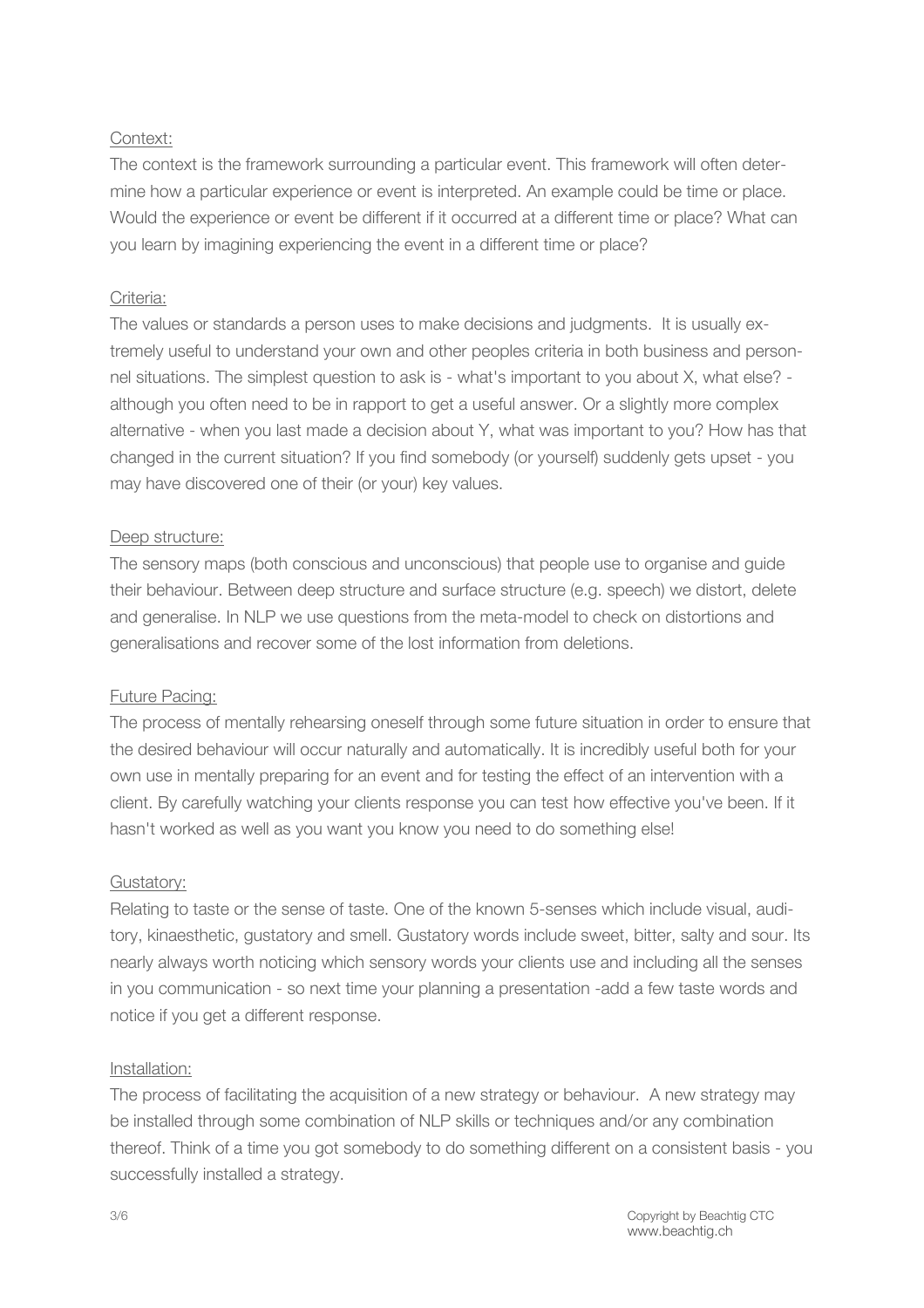## Kinaesthetic:

Relating to body sensations. In NLP the term kinesthetic is used to encompass all kinds of feelings including tactile, visceral and emotional. Individuals who are strongly kinesthetic will tend to breathe more deeply, use 'feeling' words such as foundation, grasp, hold, pressure, touch etc and may react more slowly to situations (and may react more strongly!).

# Meta Model:

The meta model is a model developed by John Grinder and Richard Bandler that defines syntactic environments by which one can detect and challenge deletions, generalisations and distortions. In practice it's a series of questions that are based on language and when done in the right way can be very useful to: Understand something better, help somebody check their logic or cause profound change in a client's thinking. I remember (as a marketing manager) being in a sales meeting just after having learnt the meta model. When attacked with a series of fairly aggressive questions (part of the territory for a marketing manager) - I found I really enjoyed batting them back. Not an intended use of the meta model - but delightfully practical!

# Meta Programs:

A process by which one sorts through multiple generalisations simultaneously. As such, Meta programs control how and when a person will engage any set of strategies in a given context. An example of the use of a Meta Program (there are many) is to be aware some people are motivated towards things (money, happiness, carrots etc) while some are motivated away from things (poverty, loosing their jobs, sticks etc). To motivate someone it helps if you know whether they are motivated towards or away from things. Hence the metaphorical question 'is he motivated by a carrot or a stick?'

## Metaphor:

Stories, parables and analogies. It's worth remembering that stories etc are and always have been one of the strongest mediums for getting a message across. It's worth being aware that when we run 'presentation skills' seminars and ask delegates 'How do you know when someone really knows their subject?' The most common answer is "they illustrate what they say with stories". On a related point I recently attended a corporate 'story telling' seminar. Not cheap at £1500 a day and not strictly NLP, however a reminder of story telling is potential. <sup>A</sup> metaphor: <sup>A</sup> colleague asked me last Monday 'what do delegates achieve by attending our seminars?' In most cases the answer is simply to fine tune their communication, thinking and creativity skills - key skills for their business - and have some fun while doing so. However for those that want to become proficient NLP'ers <sup>I</sup> liken it to learning to ride <sup>a</sup> bike. Our job is to get

you practicing NLP competently and safely as quickly as possible. Once you've achieved that you can learn more at any speed you want - and I'm continually surprised how quickly some people become really good.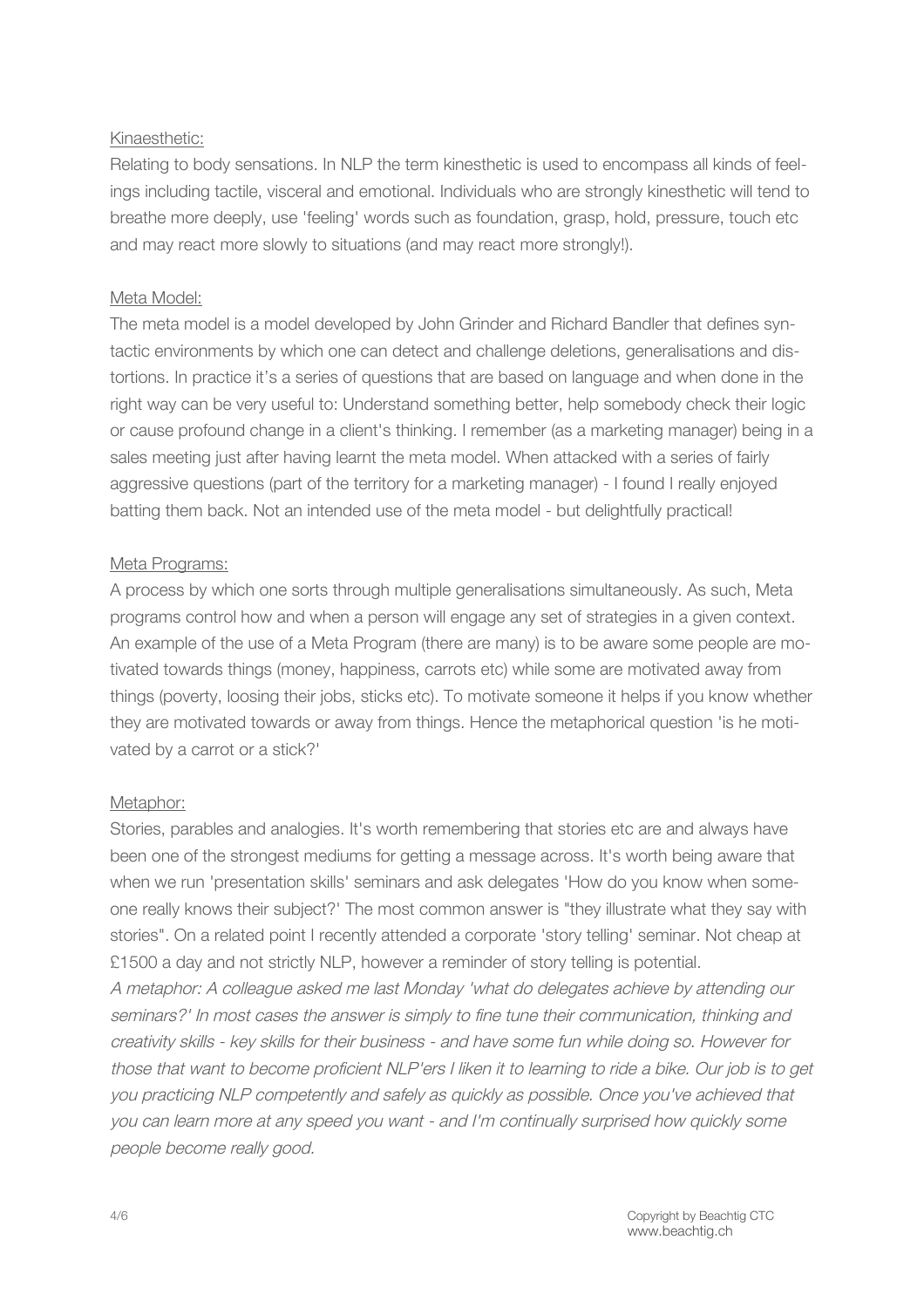## Modelling:

The act of creating a calculus which describes a given system. NLP came from modelling successful people. From our point of view a model doesn't need to be 'true' it just needs to work! As part of our practitioner accreditation we expect all delegates to complete a simple modelling project - like the story telling exercise I started with the idea is surprisingly simple - but the results can be really significant.

# NLP - Neuro-Linguistic Programming

The study of the structure of subjective experience and what can be calculated from that. I'll resist the temptation to add a lot. If you can just notice a little bit more of what's going on in the world, and hear and maybe even feel, taste and smell a bit more - you'll be moving in the right direction.

# **Olfactory**

Relating to the sense of smell While we tend to concentrate on the visual, auditory and kinesthetic aspects of any experience its worth remerging both the olfactory and gustatory senses, which when they are present can be very powerful. Adding one or two olfactory and or gustatory words can even add an enticing taste to a business presentation.

# **Outcomes**

Goals or desired states that a person aspires to achieve. I find one of the most satisfying aspects of NLP is to help people (enjoyably) explore what they really want. A good outcome is: Positive (that is something you want rather than you want to avoid) Under your control (acquiring the skills to get a new job is under your control - actually getting a specific job may not be). You can imagine achieving it in at least three senses (e.g. you can see, hear and feel what it would be like to achieve your outcome - and maybe smell and taste it too!) It's ecological (Getting it will do you good). And sometimes the best question is to simply ask people what they want!

## Parts

A metaphorical way talking about independent programmes and strategies of behaviour. Transactional analysis talks about your 'parent, adult and child' parts. They're not real but can be useful as a way of thinking about or explaining things - just remember to integrate them when you've finished! Parts can be used in persuasion 'There is a part of you that really wants to benefit from this course, can't you feel how strongly it wants to attend and help you learn?

## Rapport

The presence of trust, harmony and cooperation in a relationship. In NLP this is normally achieved by adjusting some aspect of your behaviour to be similar to some aspects of another's behaviour. This may include your body posture, body movement, voice quality or breathing rate.